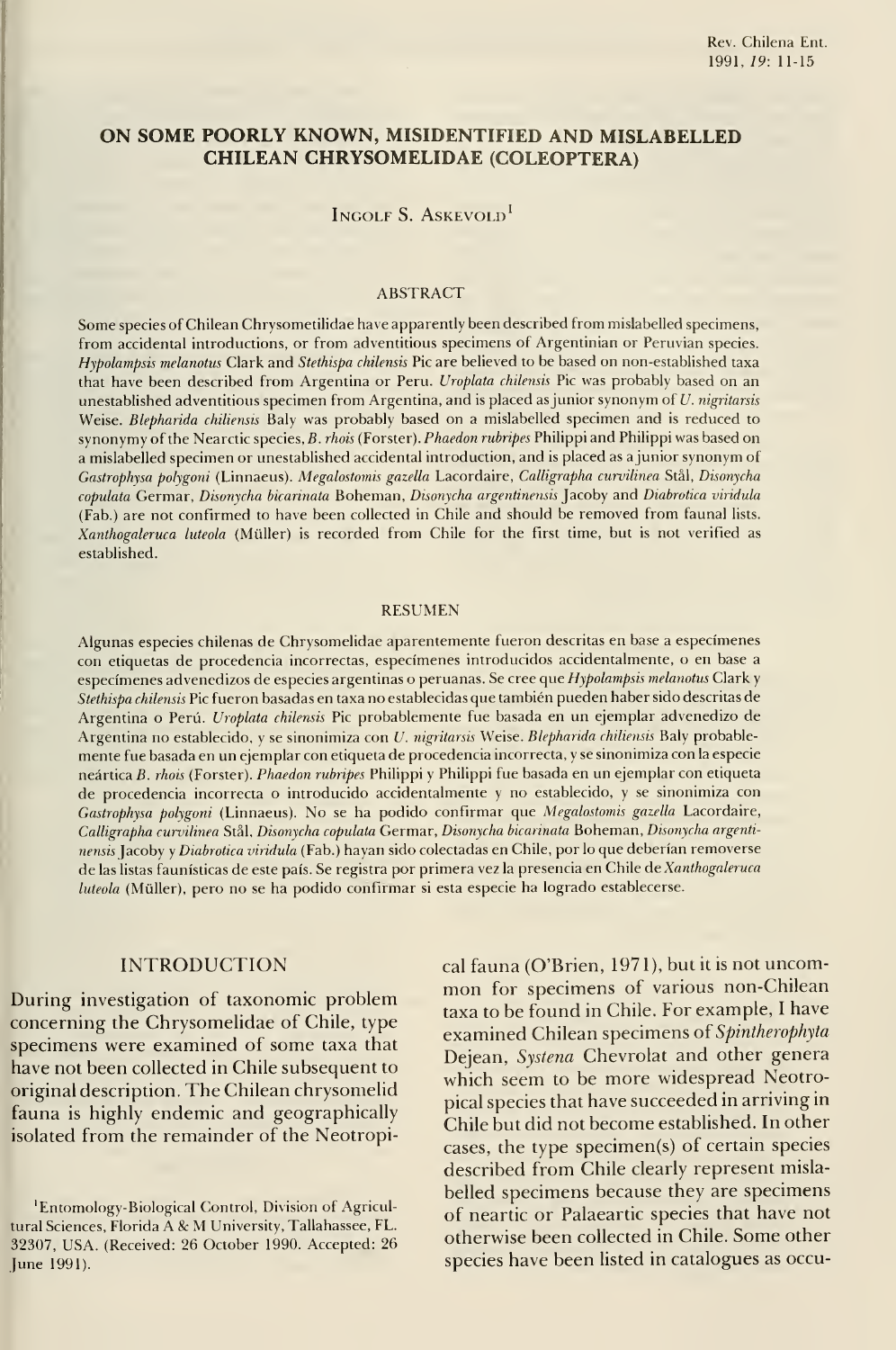rring in Chile, but have not been collected there, as evidenced by lack of such specimens in collections examined to date.

The present paper details the taxonomic status of species that have been incorrectly recorded from Chile, that have been described from mislabelled specimens, or that have been described from specimens that probably occurred adventitiously in Chile and are not a constituent of the endemic fauna. <sup>I</sup> use the term adventitious to mean individuals that have, by some unknown means, been transported into Chile from neighbouring countries by prevailing climatic conditions, or accidentally by humans.

Lectotype designations are made where appropriate. Label data from type specimens are recorded here verbatim: "/" is stated to indícate different labels borne by the type. Codens re fer to collections in which specimens are pre served (i.e. Chil, MNHN, BMNH, MCZ, are specified in acknowledgements). Taxa reported are detailed by subfamily.

#### **Clytrinae**

1. Blanchard (1851) figured and provided a description of Megalostomis gazella Lacordaire, stating this to be a species so widespread in South America that it probably would be found in Chile also. However, no species of Clytrinae, save two in the genus Dachrys, are known to occur in Chile. This species, M. gazella, must therefore be deleted from catalogues of Chilean Coleoptera (e.g. Blackwelder, 1946) and faunal treatments (e.g. Peña, 1988) that include it.

#### Chrysomelinae

2. The holotype of Phaedon rubripes Philippi and Philippi (1864:390) was examined, and found to belong to the Holarctic genus Gastrophysa. It was compared with specimens of G. polygoni (Linnaeus) from Europe and North America, and found to be indistinguishable in detall from such specimens. No additional spe cimens of any species of Gastrophysa have been found in collections of Chilean Chrysomelidae. Therefore, the species must be regarded as having been described from either an unestablished intro duction or a mislabelled specimen. The holotype (sex undetermined) (Chilj bears the following label data: "1093. / Typus [red] / Phaedon rubripes Ph. p. 848 [pale blue, pencil] / Phaedon rubripes Ph. Typus! [label by Kuschel] / Chile M.N.H.N. Tipo  $N^{\circ}3113"$ . The specimen is not in good condition, missing left antenna, left mid- and hindlegs, and right elytron loose on pin.

- 3. Calligrapha curvilinea Stål (1859:325) was described from Perú, and has been listed in catalogues as occurring in Chile. No species of this genus have been collected in Chile and <sup>I</sup> have examined no speci mens of Chrysomelinae from Chile that agree with Stál's description; therefore, occurrence in Chile must be considered unsubstantiated and it should be deleted from faunal lists of Chile. <sup>I</sup> have not been able to examine the type of this species.
- 4. Chrysolina quadrigemina (Suffrian) and C. hyperici Forst. are species that have been introduced to various areas of North America for biological control of Hypericum perforatum (e.g. Fields et al., 1988). They were introduced to Chile in 1950, but this is not widely known (Jerez pers. comm. 1989).

Chrysolina quadrigemina has been collected at the following localities: Bio-Bío: Mulchén. Concepción: Chivilingo. Coquimbo (no specific locality). Malleco: Termas de Manzanar; 15 km. W. Victoria; 4 km. W. Victoria; Victoria. Nuble: Chillan, Las Trancas; Invernada; Recinto. Quillota: La Cruz. Talca: Alto Vilches. Valdivia: Huellelhue; Panguipulli.

Chrysolina hyperici has not been widely collec ted. Jerez (1989, pers. comm.) provided me with the following data, but <sup>I</sup> have not personally examined any specimens: Talca, Altos de Vilches, diciembre 1970, T. Ramírez.

### **Galerucinae**

No galerucines are confirmed to be endemic to Chile. Some specimens have been found in collections but with one exception these are old collections without specific locality data.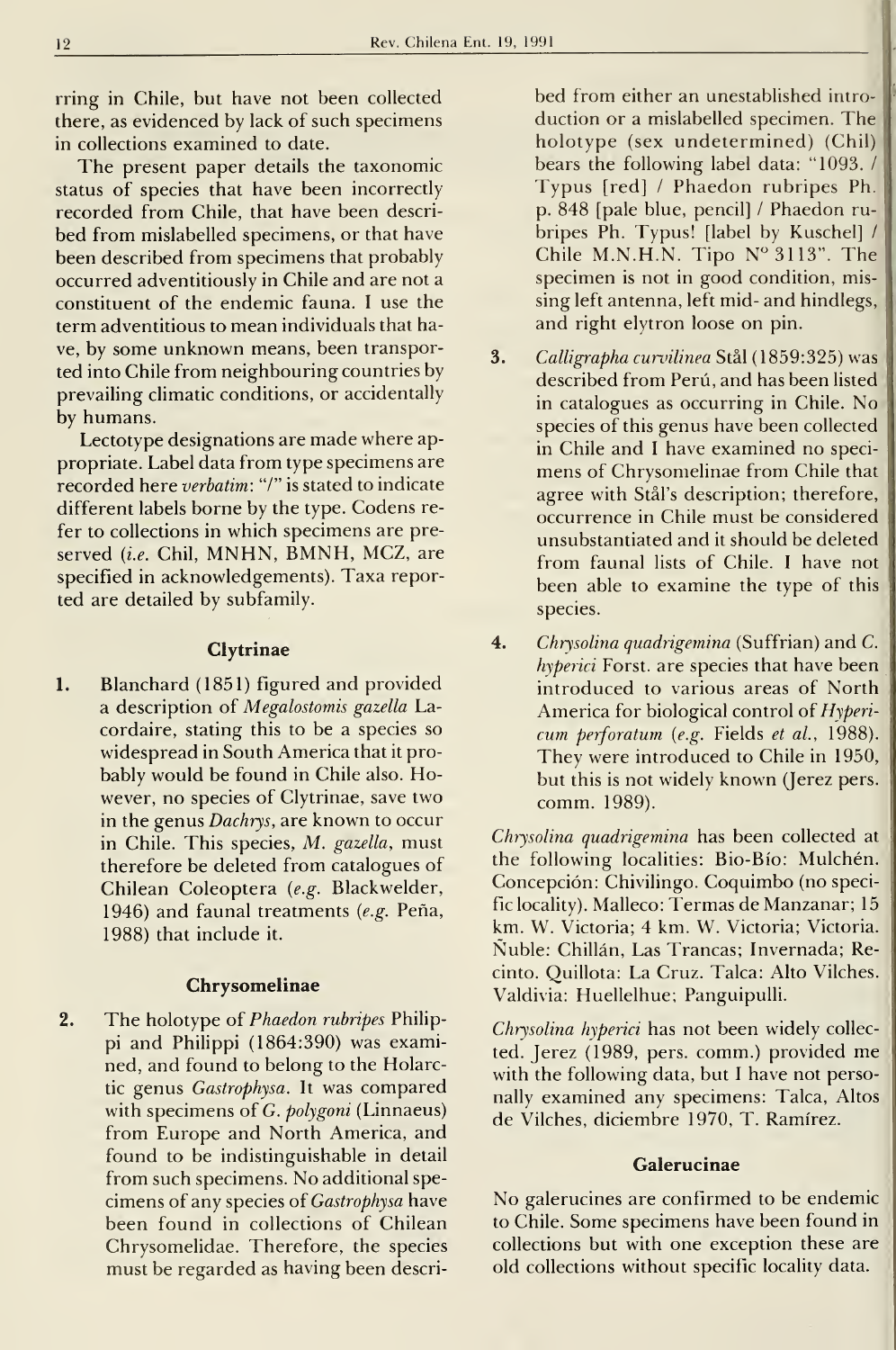**5-6.** Two species of *Diabrotica* have been listed as occurring in Chile in catalogues (Blackwelder, 1946; Krysan and Smith, 1987). Diabrotica viridana Baly (1886:443) was described from Chile. Smith and Lawrence (1967:141) place this species in the D. virgifera-Group. Krysan and Smith (1987) included D. vi ridana in their key to species of the D. virgifera LeConte-Group but further treatment of the name was given because it is not a member of this species group (Krysan pers. comm. 1990). <sup>I</sup> suspect that it is not a species endemic to Chile and was probably described separately from another region of South America; it may have been described from <sup>a</sup> mislabelled specimen.

Krysan and Smith (1987:415) gave only "Chili: (nfd)" [no further data] as distributional data of D. viridula (Fab.) (based on a single specimen, MCZ - Krysan, pers. comm. 1990). <sup>I</sup>think Diabrotica viridula should be deleted from lists of Chrysomelidae occurring in Continental  $Chile<sup>2</sup>$  because the record is an unsubstantiated, old occurrence or mislabelled specimen.

7. A single specimen of Xanthogaleruca lu teola (Müller) was examined, labelled "Valparaíso, Ritoque, 17.APR.1982 (Chil). This species typically uses Ulmus as a host plant, and has been introduced to North America. This single specimen may represent an introduction to Chile, but no additional specimens have been found.

## Alticinae

8-10. Disonycha copulata Germar was described from Argentina, and listed in catalogues as occurring in Chile {e.g. Blackwelder, 1946). Da Costa Lima (1954) listed no species occurring in Chile, but Blake (1955) gave "Chile: Germain" (no specific location) for three species: D. bicarina $ta$  Boheman (p. 12), *D. argentinensis* Jacoby (p. 71), and D. copulata Germar (p. 68). Vogt et al. (1979) did not include Chile or any adjacent areas in the distribution of D. argentinensis. The type of D. copulata was not found in Berlin by Blake (1955:68), ñor more recently (Hieke, pers. comm. 1989), and is presumed lost. No specimens of any Disonycha have been found that have been collected in Chile. It is possible that catalogues refer to an apparently undescribed species of Asphaera which is similar in colour and elytral pattern to Disonycha species, and to the Chilean Kuschelina decorata (Blanchard).

- 11. Hypolampsis melanotus Clark (1860:233) was described from Chile. No other spe cimens of this widespread New World genus have been collected in Chile and <sup>I</sup> conclude that it was probably described from an adventitious specimen. The species should be deleted from catalogues, though it may well be a valid name for some other Neotropical species. The holotype is preserved in BMHN: "67.56 / Type [red trim disc] / H. melanotus Clk.". The specimen bears no locality data, but Clark (1860) stated "Chili ex coll Chevrolat" and may simply have been mistaken.
- 12. Blepharida chiliensis Baly (1865:432) was described from Chile. The holotype 9 was examined, and was found to be indistinguishable in detail from North American (Illinois) specimens oí Blepharida rhois (Forster) in my collection (this was confirmed by D. Furth, MCZ; pers. comm., 1991). The specimen should be considered as having been mislabelled, and is hereby reduced to a junior synonym of *B. rhois*. The holotype (BMNH) bears the following label data: "Type H.T. [red trim disc] / Baly Coll. / Blepharida chiliensis Baly Chili [bluish]".

#### Hispinae

Pic (1933a&b) described two hispines from Chile, Uroplata chilensis and Stethispa chilensis. The holotype of each species keys to these genera in Monrós and Viana (1947), and

<sup>&</sup>lt;sup>2</sup>Previously cited as present in Easter Island (Campos, L. y L. Peña. Rev. Chilena Ent., 7: 217-229, 1973); it is necessary confirm this record.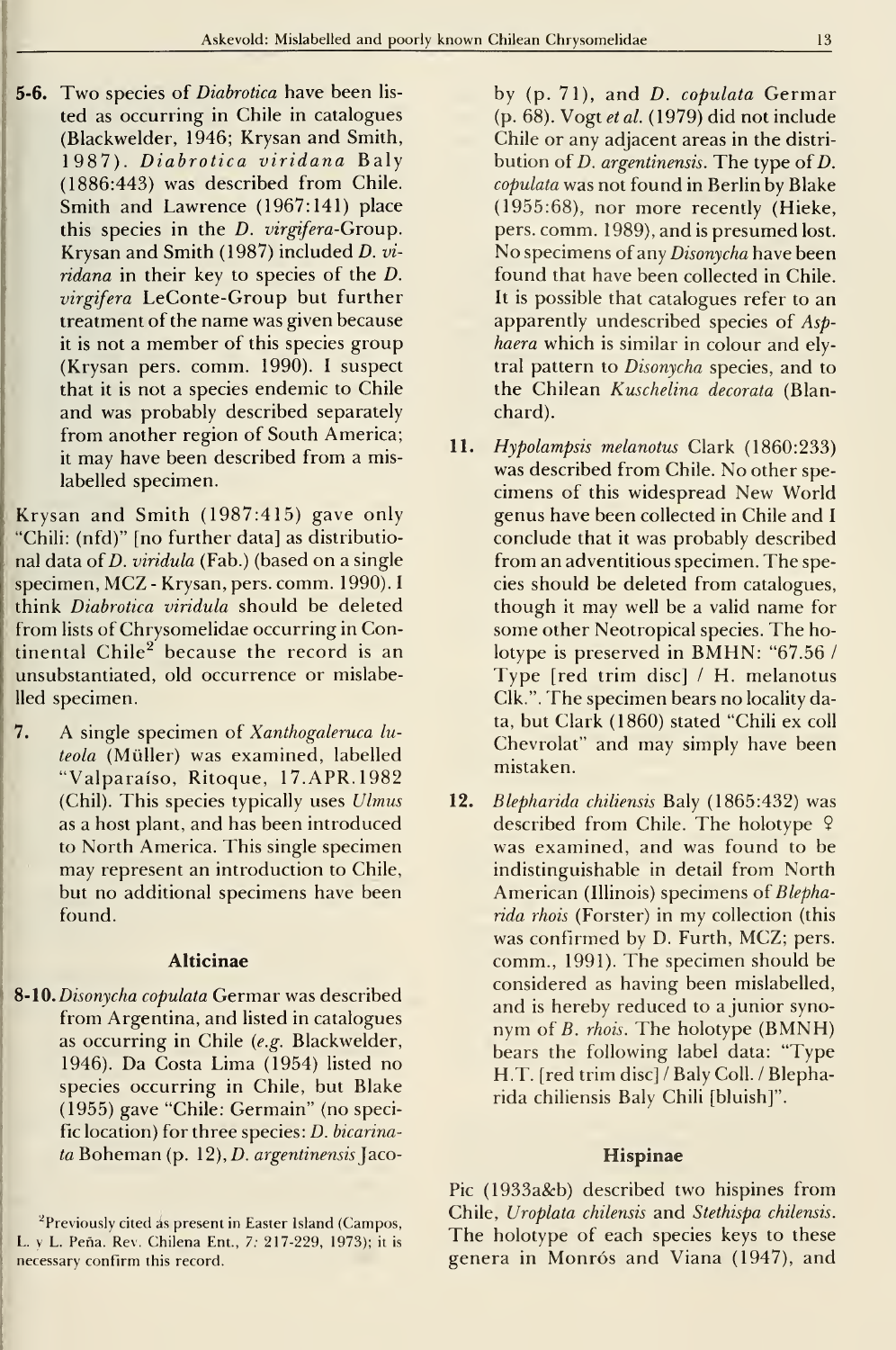agrees in structure with descriptions of those genera presented by these authors. Thus, these taxa can be considered as correcdy assigned to genus but their taxonomic validity must be doubted because no other specimens of the subfamily Hispinae have been collected in Chile.

13. Uroplata chilensis Pic (1933a:293) keys to U. nigritarsis Weise in Monrós and Viana (1947), and agrees with the description and figure provided. It has not been possible to examine the type of Weise's species, because it is not preserved in Berlín (Hieke, pers. comm. 1989). A few additional specimens of this species have ap parently been collected in Chile [labelled simply "Chile: Germain" (MCZ 3) and "Pampas: Germain" (MCZ 1). However, specimens apparently collected in Chile are very likely adventitious individuals from Argentina and not established. Uroplata chilensis Pie is hereby placed as junior synonym of U. nigritarsis Weise; it should be considered deleted from cata logues of Chilean Coleoptera.

The holotype (MNHN, sex undetermined) bears the following label data: "Chili / Uroplata probable / ou Octhispa / Museum Paris Coll. M. Pie [greenish, added by N. Berti / Uroplata chilensis n sp / Holotype Uroplata chilensis Pie [red, added by me]".

14. Stethispa chilensis Pic (1933b:36) keys, with difficulty, to this genus in Monrós and Viana (1947), but agrees well with the description of the genus. It does not correspond to either of the two species treated by these authors, and therefore is probably not an Argentinian species. Uhmann (1957) listed <sup>18</sup> species in the genus; it is possible that Pic's species co rresponds to the Peruvian species S. bonvouloiri Baly, but this has not been ascertained.

The holotype (MNHN, sex undetermined) bears the following label data: "Chili [pencil] / type [yellowish] / type [red, added by N. Berti] / Museum Paris Coll. M. Pie [greenish], chilensis n sp / Holotype Stethispa chilensis Pie [red, added by me]". The specimen lacks the right apical elytral spine and right protarsus.

### ACKNOWLEDGEMENTS

Mario Elgueta D., Sección de Entomología, Museo Nacional de Historia Natural, Casilla 787, Santiago, Chile (Chil), Nicole Berti, Laboratorie d'Entomologie. Muséum National d'Histoire Naturelle, 45 Rué de Buffon, Paris' 75005 (MNHN). Sharon L. Shute, Department of Entomology, British Museum of Natural History, Cromwell Road, London SW7 5BD (BMNH) and F. Hieke, Museum für Naturkunde der Humboldt-Universitát zu Berlín, Invalidenstr. 43, 1040 Berlin are owed many thanks for their continued cooperation and loan of relevant types of Chilean taxa. <sup>I</sup> thank Mauro Daccordi, Verona, for verifying determination of specimens of Chrysolina quadrigemina, Viviane Jerez R. for providing some information concerning the species of Chrysolina, D.G. Furth for verifying identification of B. chiliensis and G.J. Wibmer for useful com ments on the manuscript and providing a translation of the abstract. Work toward this publication has been supported in part by NSERC grant N° A0428 to Dr. Robert E. Roughley, Department of Entomology, University of Manitoba, Ganada.

### REFERENCES CITED

- BALY, J.S. 1865 XXI. Descriptions of new genera and species of Phytophaga. Trans. R. Ent. Soc. London Ser. 3, 2(4): 427-440.
- BALY, J.S. 1886. The Colombian species of the genus Diabrotica, with descriptions of those hitherto uncharacterized. Part II. J. Linn. Soc. Zool., 19: 213-259. [not ] seen, cited in Krysan and Smith, 1987].
- BLACKWELDER, R.E. 1946. Checklist of the Coleopterous insects of Mexico, Central America, the West Indies, and South America. Part 4. Bul!. U.S. Nat. Mus., 185, pp. i-iii, 551-763.
- BLAKE, D.H. 1955. Revision of the vittate species of the chrysomelid genus Disonycha from the americas south of the United States. Proc. U.S. Nat. Mus., 104(3338): 1-86.
- BiANCHARD, E. 1851. Tetramera u. Trimera. In C. Gay, (*Ed*.), Historia fisica y politica de Chile, Zoologia, 5: | 285-563.
- CLARK, H. 1860. Catalogue of the Halticidae in the collection of the British Museum Physapodes and Oedipodes Part 1. London. xii + 301 pp. + 9 plates.
- DA COSTA LIMA, A. 1954. Sobre algunas especies de Disonycha (Coleoptera, Alticinae). Rev. Bras. Ent., 1: 1-24.
- FiFLDS, P.G., J.T. Arnason and B.J.R. Philogéne. 1988. Distribution of Chrysolina spp. (Coleoptera: Chrysomelidae) in eastern Ontario, 18 years after their initial reléase. Can. Ent., 120: 937-938.